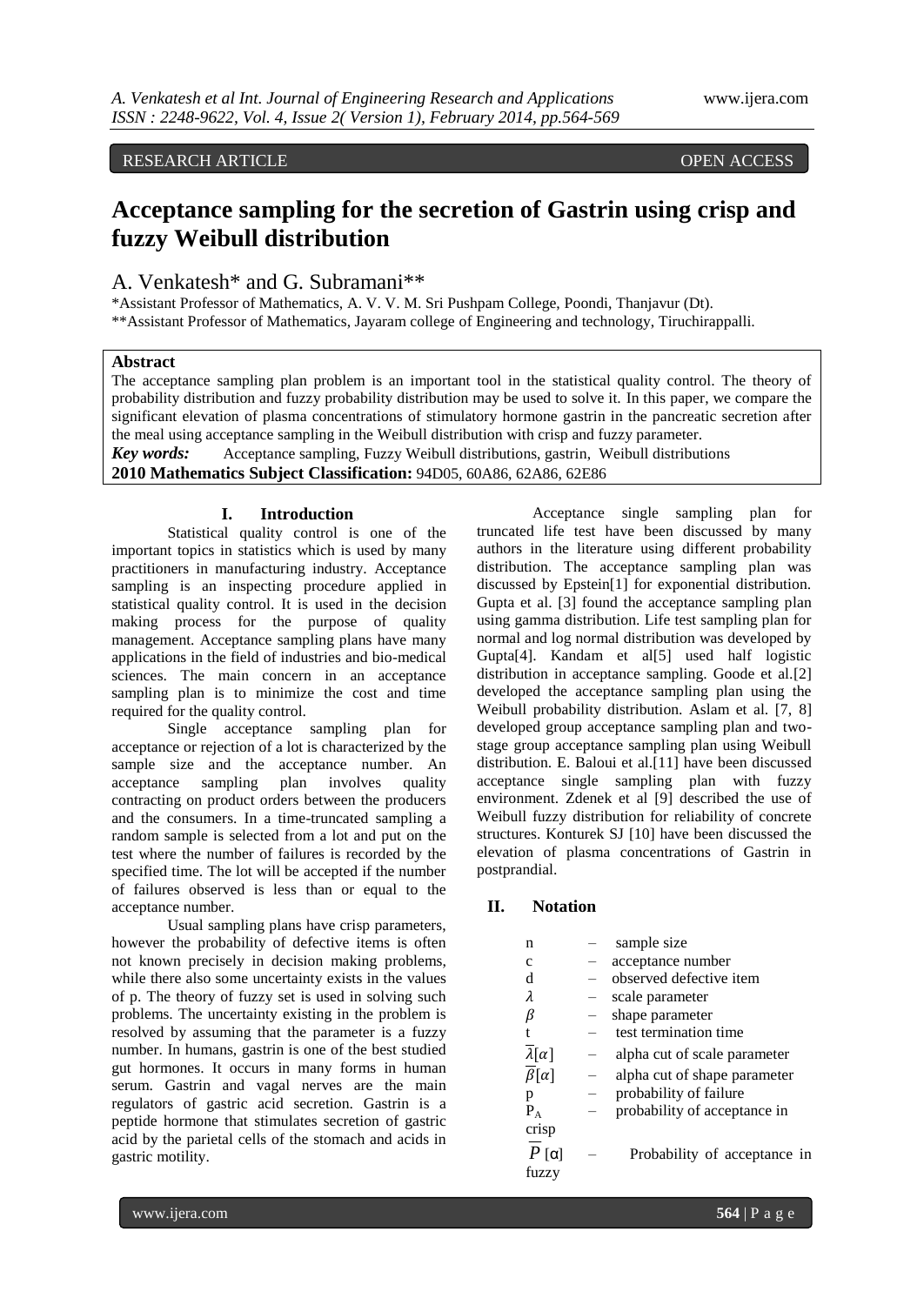#### **III. Preliminaries and Definitions**

In fuzzy set theory, the concepts of membership function are most important and are used to represent various fuzzy sets. Many membership

functions such as triangular, trapezoidal, normal, gamma etc. have been used to represent fuzzy numbers. However triangular and trapezoidal fuzzy numbers are mostly used, as they can easily represent the imprecise information.

A triangular fuzzy number is denoted by the triplet  $A = (a_1, a_2, a_3)$  with the membership function

$$
\mu_A(x) = \begin{cases} \frac{x - a_1}{a_2 - a_1} & \text{if } a_1 \le x \le a_2 \\ 1 & \text{if } x = a_2 \\ \frac{a_2 - x}{a_3 - a_2} & \text{if } a_2 \le x \le a_3 \end{cases}
$$

3.1 Definition

The fuzzy subset  $\overline{N}$  of a real ling R with the membership function  $\mu_N$ :  $R \to [0,1]$  is a fuzzy number iff (i)  $\overline{N}$  is normal (ii)  $\overline{N}$  is fuzzy convex (iii)  $\mu_N$  is upper semi continuous (iv) sup( $\overline{N}$ ) is bounded.

#### 3.2 Definition

The  $\alpha$ - cut of a fuzzy number  $\overline{A}$  is non –fuzzy set defined as  $M[\alpha] = \{ x \in R : \mu_A(x) \ge \alpha \}$ . Hence we have  $M[\alpha] = [M_{\alpha 1}, M_{\alpha 2}]$ . The interval of confidence defined by alpha cuts can be written as  $M[\alpha] = [(a_2 - a_1)\alpha + a_1, (a_2 - a_3)\alpha + a_3]$ 

#### **IV. Crisp and Fuzzy Weibull Distribution**

The Weibull distribution is widely used in statistical model for live data. Among all statistical techniques it may be in use for engineering analysis with smaller sample sizes than any other method.

A continuous random variable T with probability density function

 $f(t, \lambda, \beta) = \beta \lambda^{-\beta} t^{\beta - 1} e^{-\left(\frac{t}{\lambda}\right)^{\beta}}, t \ge 0, \lambda \ge 0, \beta \ge 0$ where  $\beta > 0$  is the shape parameter,  $\lambda > 0$  is the scale parameter is called Weibull distribution and is denoted by  $W(\beta, \lambda)$ .

The cumulative distribution function of the Weibull distribution is

$$
F(t) = 1 - e^{-\left(\frac{t}{\lambda}\right)^{\beta}}
$$

The shape parameter gives the flexibility of Weibull distribution by changing the value of the shape parameter. However sometimes we face situations when the parameter is imprecise. Therefore we consider the Weibull distribution with fuzzy parameters by replacing the scale parameter  $\lambda$  into the fuzzy number  $\overline{\lambda}$  and shape parameter  $\beta$  into  $\overline{\beta}$ .

If a random variable T has a crisp Weibull distribution  $W(\beta, \lambda)$  then the corresponding fuzzy random

variable  $\overline{T}$  with fuzzy weibull distribution  $W(\overline{\beta}, \overline{\lambda})$  has cumulative distribution function  $\overline{F}(t) = 1 - e^{-\left(\frac{t}{\overline{\lambda}}\right)t}$  $\left(\frac{t}{\lambda}\right)^{\beta}$ . So that for  $\alpha \in [0,1]$  the alpha cuts of fuzzy weibull distribution function is  $P[\alpha] = [P_1[\alpha], P_2[\alpha]]$  where

$$
P_1[\alpha] = \inf \{1 - e^{-\left(\frac{t}{\lambda}\right)^{\beta}}, \lambda \in \overline{\lambda}[\alpha] \; \beta \in \overline{\beta}[\alpha] \}
$$

$$
P_2[\alpha] = \sup \{1 - e^{-\left(\frac{t}{\lambda}\right)^{\beta}}, \lambda \in \overline{\lambda}[\alpha] \; \beta \in \overline{\beta}[\alpha] \}
$$

#### **V. Acceptance Sampling**

All sampling plans are formulated to provide a specific producer's and consumer's risk. However, it is a consumer's best interest to keep the average number of items examined to a minimum, because that keeps the cost of inspection low. Sampling plans differ with respect to the average number of items examined.

The single acceptance sampling plan is a decision rule to accept or reject a lot based on the results of one random sample from the lot. The procedure is to take a random sample of size n and check each item. If the number of defective items does not exceed a specified number c, the consumer accepts the entire lot. Any defects found in the sample are either repaired or returned to the producer. If the number of defects in the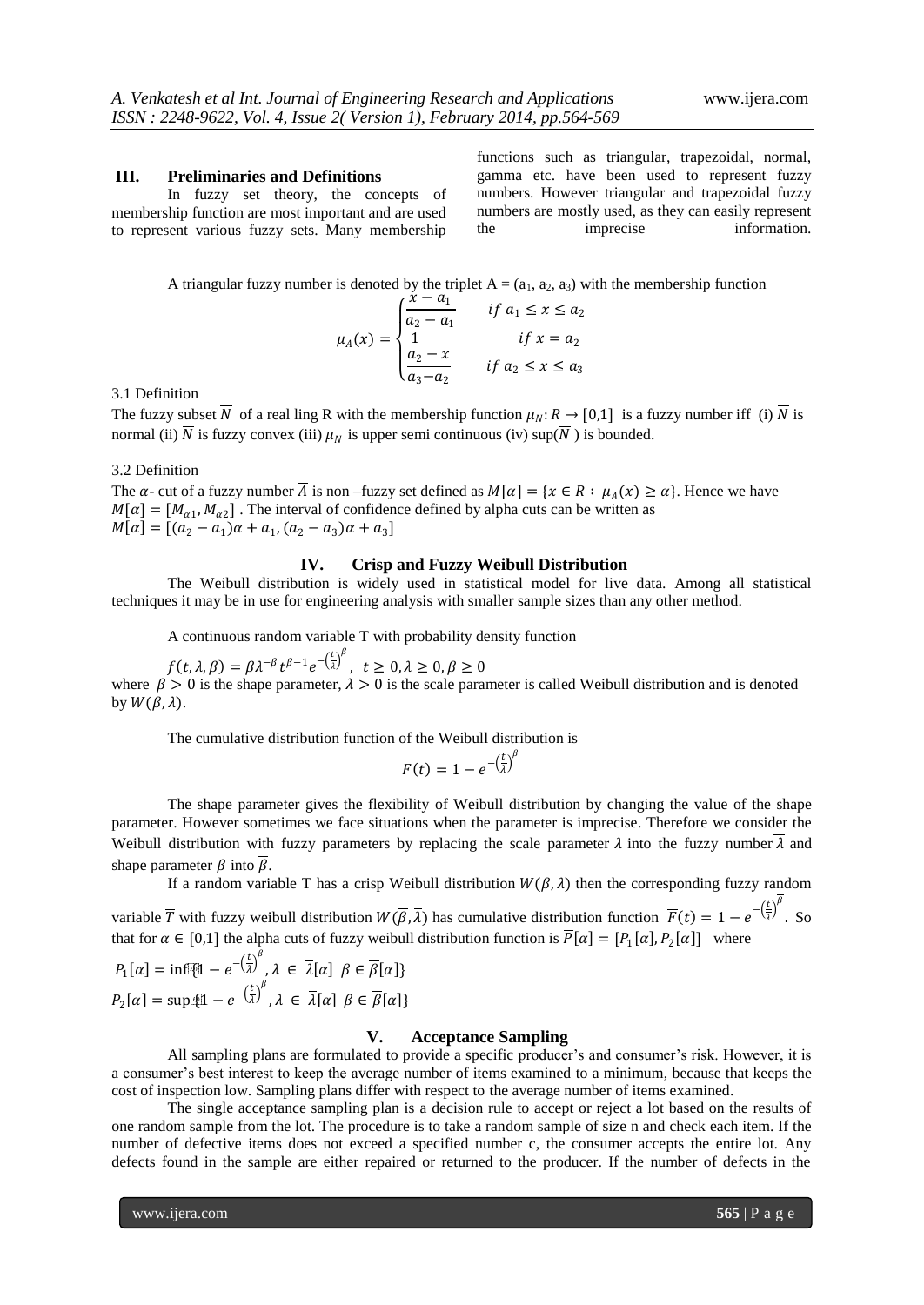sample is greater than c, the consumer rejects the entire lot and returns it to the producer. The single sampling plan is easy to use but usually result in a larger average number of items examined than other plans.

In this section, we have used the single sampling plan for classical attributes suppose that we like to check a lot of size N, first we select and check a random sample of size n and observe the number of defective items. If the number of observed defective items d is less than or equal to the acceptance number c, the lot is accepted otherwise the lot is rejected. If the size of the lot is very large the probability of acceptance of the lot is

$$
P_A = P(d \le c) = \sum_{d=0}^{c} {n \choose d} p^d (1-p)^{n-d}
$$

where p is the probability of the defective item.

The probability p for the Weibull distribution is given by  $p = 1 - e^{-\left(\frac{t}{\lambda}\right)^{\beta}}$ . If the probability of defective item is not known precisely, we represent this parameter with a fuzzy number  $\overline{p}$  as follows  $\overline{p} = (a_1, a_2, a_3).$ 

#### **VI. Application**

Let us consider an example of the plasma concentration of stimulatory hormone gastrin in the pancreatic secretion after the meal. Fig. 1 describes the plasma concentrations of gastrin in the pancreatic secretion after the meal.



*Fig. 1 Stimulating hormone Gastrin in the control of pancreatic secretion* 

#### 6.1 Solution by crisp Weibull distribution

From the Fig. 1 the scale and shape parameter of Weibull distributions are  $\lambda = 36.54$  and  $\beta = 3.43$ . By assuming the value of t as 14, the probability of failure using Weibull distribution is  $p = 0.0365$ . The probability of acceptance of various sample sizes for the acceptance numbers 1, 2 and 3 are shown in the Table *–* 1.

| sample size<br>(n) | Probability of acceptance |         |          |  |  |  |
|--------------------|---------------------------|---------|----------|--|--|--|
|                    | $c=1$                     | $c = 2$ | $c = 3$  |  |  |  |
| 5                  | 0.9876                    | 0.9995  | 0.999991 |  |  |  |
| 10                 | 0.9507                    | 0.9952  | 0.999688 |  |  |  |
| 15                 | 0.8978                    | 0.9841  | 0.998248 |  |  |  |
| 20                 | 0.8355                    | 0.9652  | 0.994623 |  |  |  |
| 25                 | 0.7686                    | 0.9385  | 0.98785  |  |  |  |
| 30                 | 0.7002                    | 0.9049  | 0.977198 |  |  |  |
| 35                 | 0.633                     | 0.8654  | 0.962218 |  |  |  |
| 40                 | 0.5684                    | 0.8214  | 0.942745 |  |  |  |
| 45                 | 0.5075                    | 0.7741  | 0.918862 |  |  |  |

*Table – 1 Probability of acceptance in crisp parameter*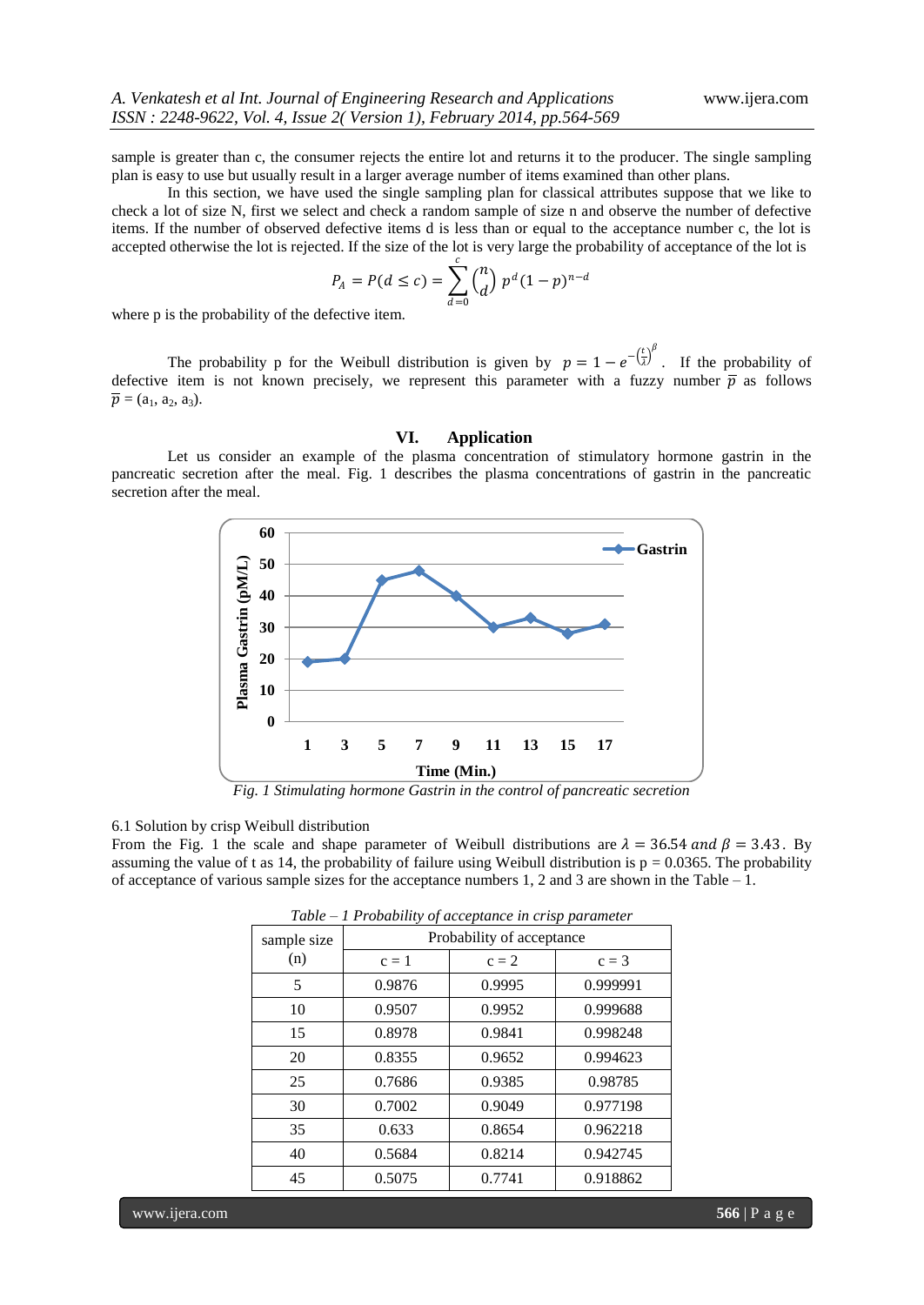|  |  |  |  |  | A. Venkatesh et al Int. Journal of Engineering Research and Applications |
|--|--|--|--|--|--------------------------------------------------------------------------|
|  |  |  |  |  | ISSN: 2248-9622, Vol. 4, Issue 2(Version 1), February 2014, pp.564-569   |

| 50  | 0.4509 | 0.7248 | 0.890855 |
|-----|--------|--------|----------|
| 55  | 0.3989 | 0.6746 | 0.859162 |
| 60  | 0.3516 | 0.6245 | 0.824319 |
| 65  | 0.3088 | 0.5751 | 0.786923 |
| 70  | 0.2705 | 0.5272 | 0.74759  |
| 75  | 0.2362 | 0.4812 | 0.706926 |
| 80  | 0.2058 | 0.4374 | 0.665511 |
| 85  | 0.1789 | 0.3962 | 0.623876 |
| 90  | 0.1553 | 0.3576 | 0.582495 |
| 95  | 0.1345 | 0.3218 | 0.541784 |
| 100 | 0.1162 | 0.2887 | 0.502093 |
| 105 | 0.1003 | 0.2583 | 0.46371  |
| 110 | 0.0865 | 0.2305 | 0.426867 |
| 115 | 0.0744 | 0.2052 | 0.391735 |
| 120 | 0.064  | 0.1822 | 0.358439 |
| 125 | 0.055  | 0.1615 | 0.327059 |

#### 6.2 Solution by Fuzzy Weibull distribution

In some situations the value of the scale and shape parameters of the Weibull distribution are not known precisely. Therefore we consider triangular numbers for the scale and shape parameter. The triangular fuzzy number of the scale and the shape parameters respectively are  $\bar{\lambda} = [36, 36.54, 37]$  and  $\bar{\beta} = [3.3, 3.43, 3.6]$ 

The alpha cut of scale and shape parameters respectively are  $\overline{\lambda}[\alpha] = [36 + 0.54 \alpha, 37 - 0.46 \alpha]$  and  $\overline{\beta}[\alpha] = [3.3 + 0.13\alpha, 3.6 - 0.17\alpha]$ 

Under the alpha cut zero, the fuzzy probability of acceptance of various sample sizes for the acceptance number 1, 2 and 3 are shown in Table – 2

| sample<br>size(n) | $c=1$         |               | <i>c)</i> acceptance in <i>face</i> , parame<br>$c = 2$ |               | $c = 3$       |               |
|-------------------|---------------|---------------|---------------------------------------------------------|---------------|---------------|---------------|
|                   | $P_1[\alpha]$ | $P_2[\alpha]$ | $P_1[\alpha]$                                           | $P_2[\alpha]$ | $P_1[\alpha]$ | $P_2[\alpha]$ |
| 5                 | 0.9828        | 0.9917        | 0.9992                                                  | 0.9997        | 0.999983      | 0.999996      |
| 10                | 0.933         | 0.9661        | 0.9923                                                  | 0.9973        | 0.999402      | 0.999859      |
| 15                | 0.8643        | 0.9283        | 0.975                                                   | 0.9909        | 0.996734      | 0.999184      |
| 20                | 0.7861        | 0.8821        | 0.9466                                                  | 0.9795        | 0.990246      | 0.997426      |
| 25                | 0.7048        | 0.8307        | 0.908                                                   | 0.963         | 0.978539      | 0.994028      |
| 30                | 0.6249        | 0.7764        | 0.861                                                   | 0.9414        | 0.960759      | 0.988493      |
| 35                | 0.5489        | 0.721         | 0.8077                                                  | 0.9151        | 0.936619      | 0.980433      |
| 40                | 0.4784        | 0.666         | 0.7504                                                  | 0.8848        | 0.906323      | 0.969583      |
| 45                | 0.4143        | 0.6122        | 0.691                                                   | 0.851         | 0.870455      | 0.955801      |
| 50                | 0.3568        | 0.5604        | 0.6312                                                  | 0.8146        | 0.829853      | 0.939064      |
| 55                | 0.3058        | 0.5111        | 0.5724                                                  | 0.7761        | 0.785501      | 0.919446      |
| 60                | 0.261         | 0.4647        | 0.5156                                                  | 0.7363        | 0.738434      | 0.89711       |
| 65                | 0.2219        | 0.4212        | 0.4617                                                  | 0.6958        | 0.689673      | 0.872279      |
| 70                | 0.188         | 0.3808        | 0.4112                                                  | 0.655         | 0.640168      | 0.845229      |

*Table – 2 Probability of acceptance in fuzzy parameter*

www.ijera.com **567** | P a g e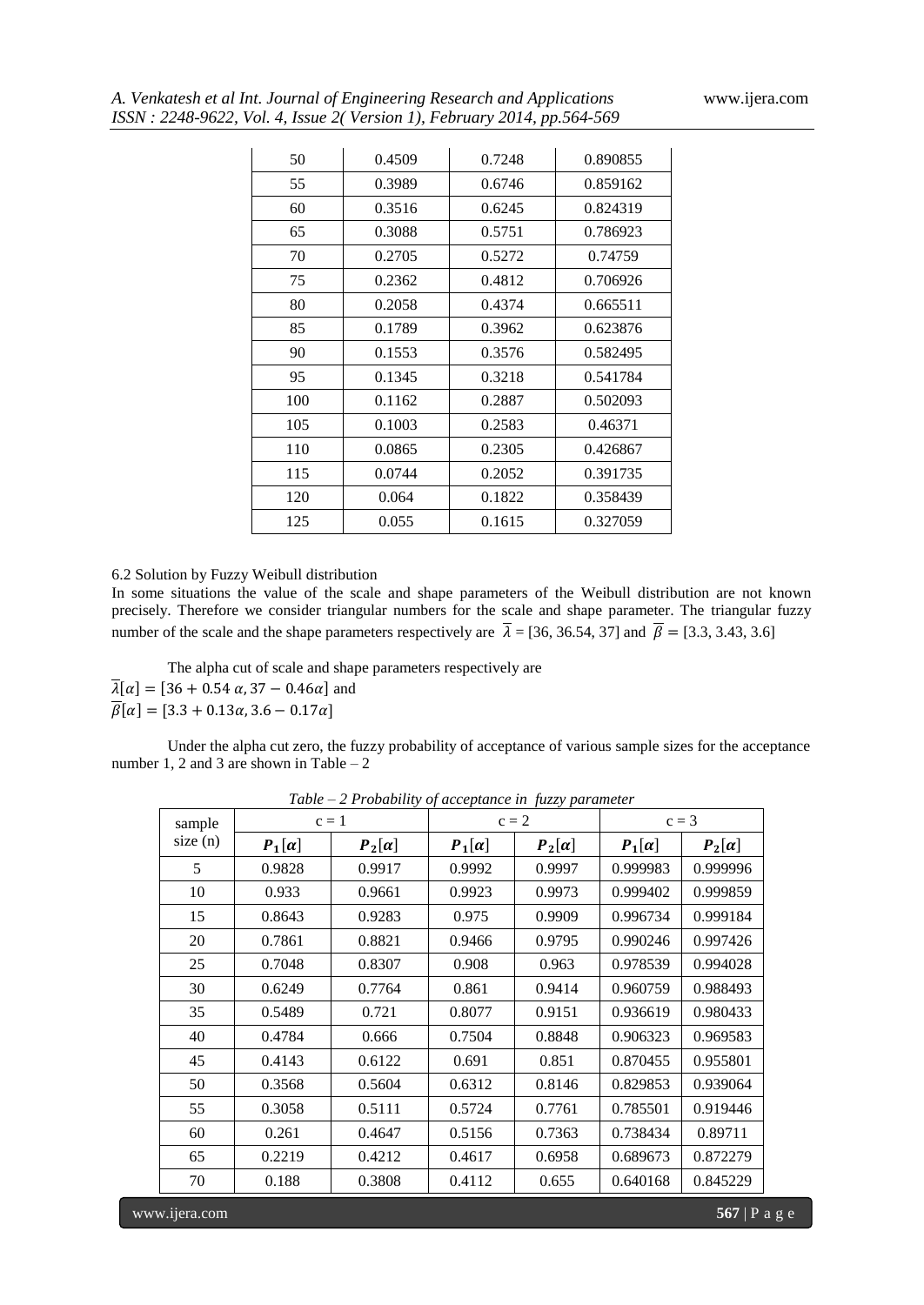*A. Venkatesh et al Int. Journal of Engineering Research and Applications* www.ijera.com *ISSN : 2248-9622, Vol. 4, Issue 2( Version 1), February 2014, pp.564-569* 

|     | $0.5022$ , vol. 7, issue 2) version 1), I eorian y 2017, pp. 507-507 |        |        |        |          |          |  |
|-----|----------------------------------------------------------------------|--------|--------|--------|----------|----------|--|
|     |                                                                      |        |        |        |          |          |  |
| 75  | 0.1589                                                               | 0.3435 | 0.3644 | 0.6144 | 0.590767 | 0.816266 |  |
| 80  | 0.1339                                                               | 0.3091 | 0.3215 | 0.5745 | 0.542202 | 0.785712 |  |
| 85  | 0.1126                                                               | 0.2777 | 0.2824 | 0.5355 | 0.495075 | 0.753897 |  |
| 90  | 0.0944                                                               | 0.249  | 0.2471 | 0.4978 | 0.449865 | 0.721146 |  |
| 95  | 0.0791                                                               | 0.2228 | 0.2155 | 0.4614 | 0.406933 | 0.687773 |  |
| 100 | 0.0661                                                               | 0.1992 | 0.1873 | 0.4266 | 0.366532 | 0.654072 |  |
| 105 | 0.0551                                                               | 0.1778 | 0.1623 | 0.3935 | 0.328822 | 0.620317 |  |
| 110 | 0.0459                                                               | 0.1584 | 0.1402 | 0.3622 | 0.293882 | 0.586756 |  |
| 115 | 0.0382                                                               | 0.141  | 0.1208 | 0.3327 | 0.261724 | 0.55361  |  |

120 0.0317 0.1254 0.1039 0.3049 0.232307 0.521072 125 | 0.0263 | 0.1114 | 0.0891 | 0.279 | 0.205546 | 0.48931

> 0 0.2 0.4 0.6 0.8 1 1.2

**probability of acceptance**

5



*Fig. 2 Crisp and fuzzy Weibull acceptance probability Fig. 3 Crisp and fuzzy Weibull acceptance probability for*  $c = 1$  *for*  $c = 2$ 



*Fig. 4 Crisp and fuzzy Weibull acceptance probability for c = 3*

#### **VII. Conclusion**

In this paper we have reported the results of the comparative study to predict the sample size of determining the plasma concentration of gastrin by acceptance single sampling using a Weibull distribution in crisp and fuzzy environment. The

curve obtained by a Weibull distribution in crisp parameter lies between fuzzy parameters. We hope this work may be used to predict the sample size to be selected for testing the plasma concentrations of gastrin in real life.

5 5 5 5 5 5 5 5 5

**c = 2**

**sample size**

105 115 125

crisp value fuzzy value-1 fuzzy value-2

www.ijera.com **568** | P a g e